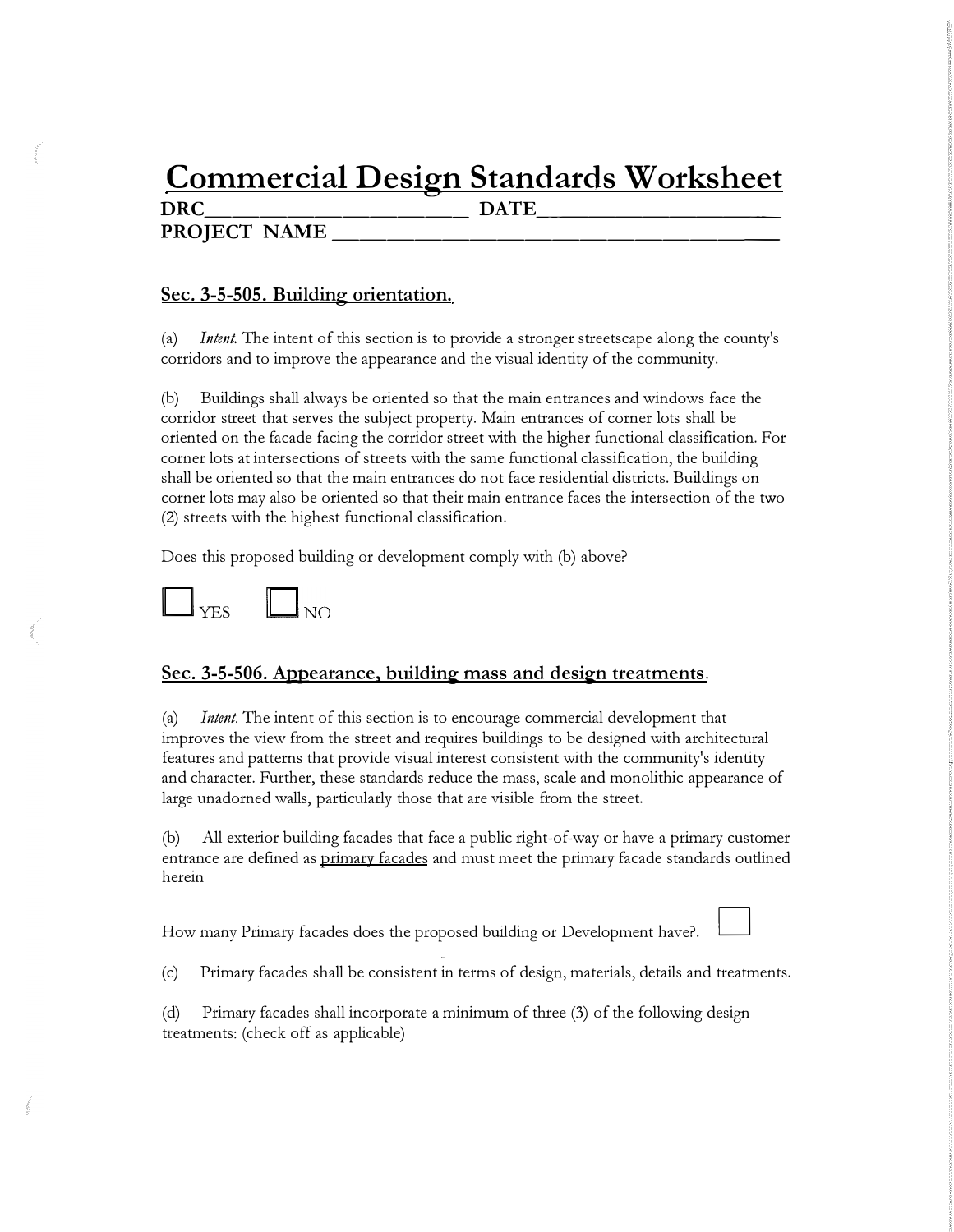| Primary façade #<br>4<br>3 | 2<br>1 | An architectural distinction around or above the primary<br>(1)<br>customer entrance.                                                                                                                                                                                                                                                                                                                                                                                                                                                                                  |
|----------------------------|--------|------------------------------------------------------------------------------------------------------------------------------------------------------------------------------------------------------------------------------------------------------------------------------------------------------------------------------------------------------------------------------------------------------------------------------------------------------------------------------------------------------------------------------------------------------------------------|
|                            |        | (2)<br>Canopies or porticos.<br>Peaked roof forms.<br>(3)<br>Overhangs of a minimum of three (3) feet wide.<br>(4)<br>(5)<br>Arcades a minimum of six (6) feet wide.<br>Arches or arched forms.<br>(6)<br>Display windows of a minimum of six (6) feet high.<br>(7)<br>(8)<br>Ornamental or structural details that are integrated in<br>the building structure.<br>(9)<br>A tower such as a clock tower or bell tower.<br>(10)<br>Sculptured artwork (excluding corporate logos or<br>advertising).<br>Any other treatment that, in the opinion of the zoning<br>(11) |
|                            |        | official, meets the intent and purpose of this section.                                                                                                                                                                                                                                                                                                                                                                                                                                                                                                                |

(e) Blank areas shall not exceed ten (10) feet in a vertical direction or twenty (20) feet in a horizontal direction on a primary facade. Relief and reveal work depth must be a minimum of one-half ( 1/2) inch.

Does this proposed building or development comply with (e) above?



(f) Building facades shall include a repeating pattern and shall include no less than two (2) of the design elements listed below. At least one (1) of the two (2) design elements must repeat horizontally. All elements shall repeat at intervals of no more than twenty-five (25) feet, either horizontally or vertically. (choose and indicate at least two)



 $(1)$ 

Texture change.

Color change.

(more choices - continued)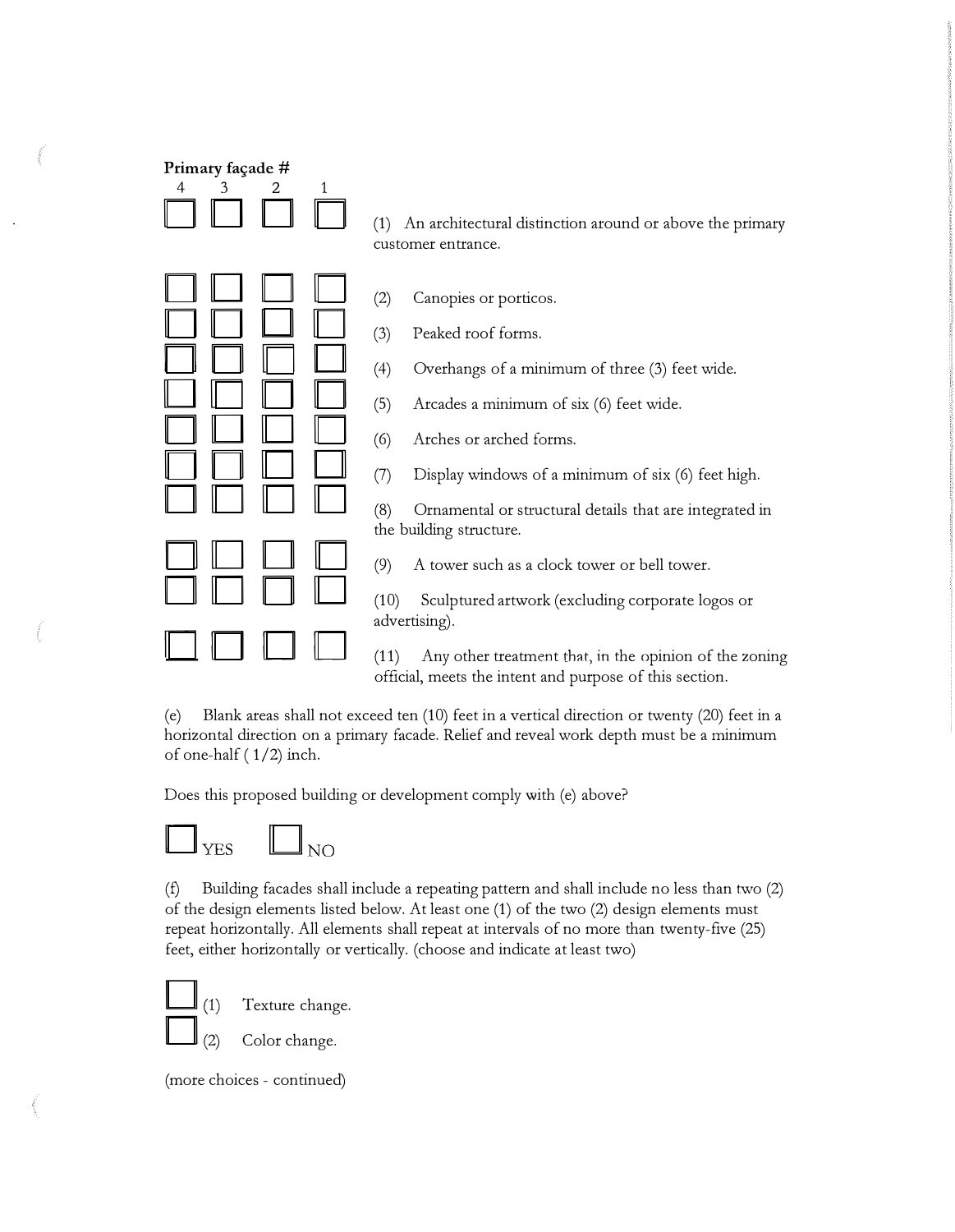#### (continued)

- $\begin{bmatrix} (3) \\ (4) \end{bmatrix}$  $\Box$ <sub>(5)</sub> Material change. Architectural features such as bays, reveals, offsets, or projecting ribs which must be no less than twelve (12) inches in width.
	- Building offsets or projections located on upper levels that are a minimum of three (3) feet in width.



Pattern change.

Any other element that, in the opinion of the zoning official, meets the intent and purpose of this section. So indicate:

(g) Buildings located on corner lots at an intersection of two (2) or more corridor streets shall be designed to emphasize their location as transition points within their community or commercial block. Buildings or structures on corner lots shall include embellishments such as corner towers, clock towers or other design features as may be approved by the zoning official to emphasize their position.

## **Sec. 3-5-507. Facade or wall height transition.**

(a) *Intent.* The intent of this section is to ensure that new development blends with surrounding buildings in regard to height.

(b) New buildings that are to be located within two hundred (200) feet of any existing commercial building, and that are to be more than twice the height of any existing building located within two hundred (200) feet of the new building, shall incorporate transitional height elements to segue the height of the new building to the height of the existing building(s). The transitional height element must be incorporated on the new building(s) at the average height of existing building(s) located within two hundred (200) feet of the new building.

- (c) Transitional height elements may include:
	- (1) Cornices or other decorative elements which run the length and width of the building and project a minimum of three (3) feet from the wall.
	- (2) Offset floors.
	- (3) Any other element that, in the opinion of the zoning official, meets the intent and purpose of this section.

Does this proposed building or development comply with (e) above?



 $\Gamma_{\rm{YES}}$   $\Box$  NO  $\Box$  N/A – building is NOT more than twice the height of the adjacent buildings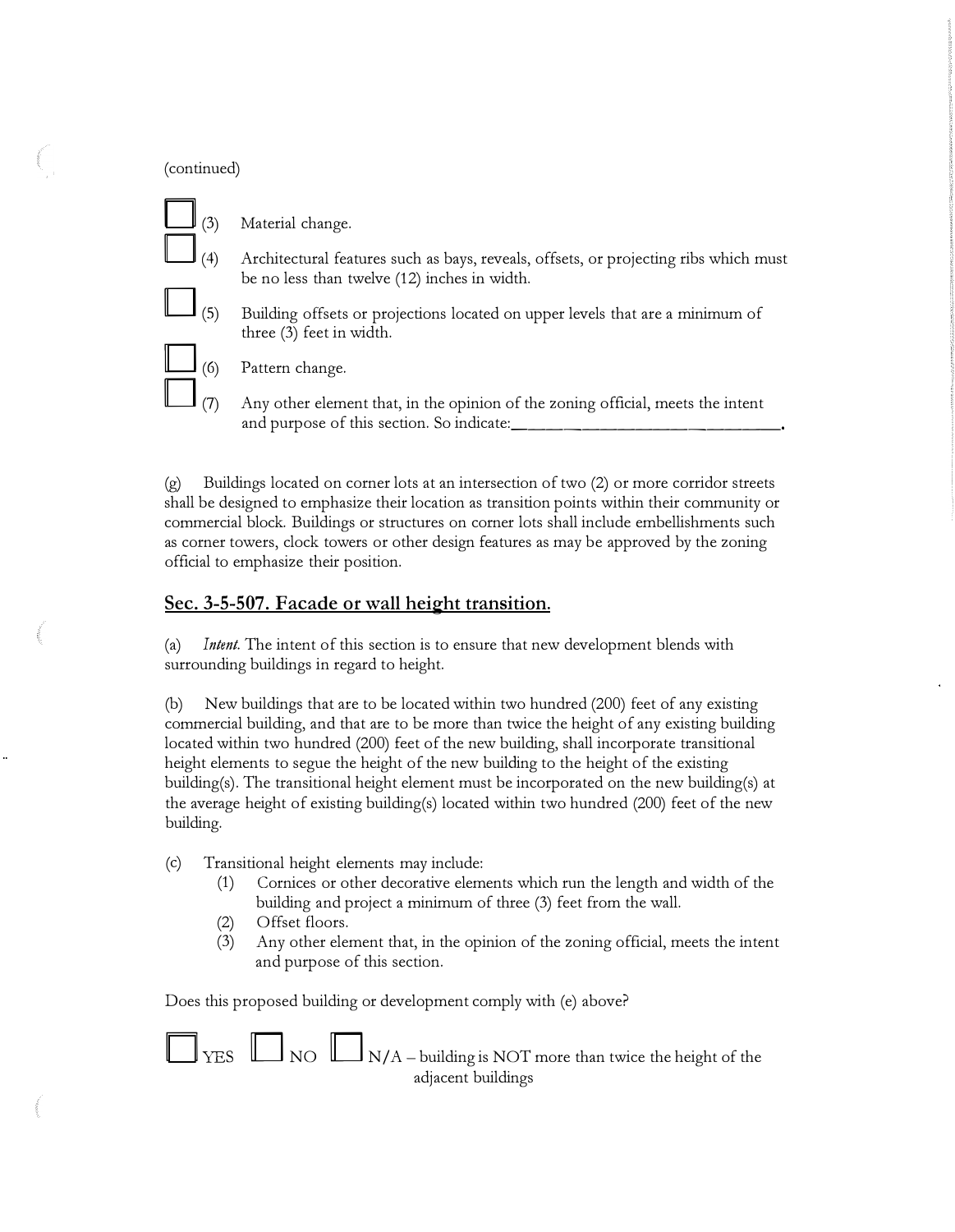#### **Sec. 3-5-508. Building materials and colors.**

(a) *Intent.* Exterior building materials and colors contribute significantly to the visual impact of a building on a community. Therefore, it is the intent of this section to require development that improves the overall quality of life.

- (b) The uses of certain building materials are restricted as follows:
	- (1) Metal panels, plastic siding and/ or tiles shall not be used to cover more than fifty (50) percent of any primary facade except that vinyl siding may be used to cover more than fifty (50) percent of a primary facade when it is necessary to achieve a recognizable architectural theme approved by the zoning official. An example of the latter is the use of vinyl siding to imitate lapped wood siding to create an "Old Florida" look.
	- (2) Smooth faced concrete on a primary facade shall have a cementious exterior coating (the visual equivalent of stucco or some other decorative finish). Untreated concrete block is not an acceptable finished material for primary facades.

Does this proposed building or development comply with  $(b) - (1)$  &  $(2)$  above?



(c) The uses of colors on buildings shall be as follows:

(1) No more than four (4) colors shall be used on the primary facades of the building. This shall not apply to the use of the colors for artistic purposes such as for use in a mural or artistic rendering on the side of a building. Corporate logos or advertising are not considered an artistic purpose.

The number of colors proposed is:

(2) The color scheme chosen shall be consistent for all primary facades.

(3) The use of black or florescent colors is prohibited as the predominant exterior building color.

(4) Building trim and accent areas may feature any color(s), limited to ten (10) percent of the affected facade segment, with a maximum trim height of twenty-four (24) inches total for its shortest distance. Maximum trim  $%$  on any facade is:  $\equiv$